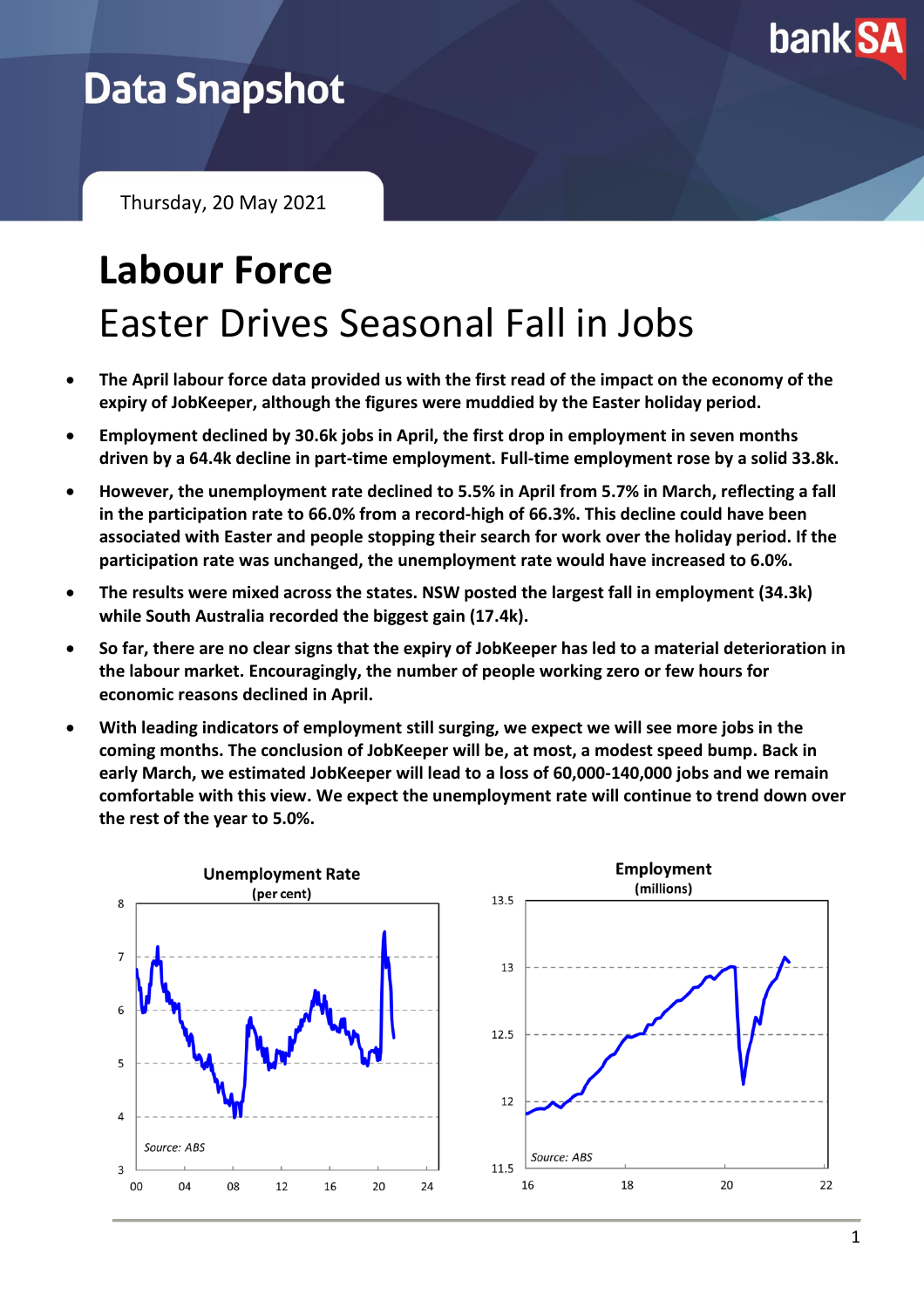The labour market has rebounded very strongly over the past year, reflecting Australia's success in containing the pandemic and the massive support packages introduced by the government and Reserve Bank.

There were questions about whether the recovery in the labour market would hit a speed hump following the conclusion of JobKeeper at the end of March.

The **unemployment rate** declined to 5.5% in April from 5.7% in March, revised up from 5.6% in the previous release. At a glance, it may appear the labour market has tightened. However, the devil is in the detail.

**Employment** declined by 30.6k jobs in April, the first drop in employment since September 2020. This result was considerably weaker than consensus forecasts. The fall was underpinned by a 64.4k decline in part-time employment. Full-time employment rose by 33.8k.

So why did the unemployment rate fall? There were less people looking for work in April, which meant the **participation rate** fell to 66.0% from 66.3%. If the participation rate was unchanged, the unemployment rate would have increased to 6.0%. The drop in April may be related to Easter, as people probably stopped their search for work during the holiday period. **Hours worked** also declined by 0.7%, reflecting a larger number of people than usual taking leave over Easter. In other words, seasonal effects have muddied the data.

On the plus side, the unemployment rate declined to 7.8% in April from 8.0% and is now 1 percentage point below its pre-pandemic level.

These complexities also make it more challenging to glean the impact of the end of JobKeeper on the jobs market, although there are no clear signs that it has led to a material deterioration. Back in early March, we estimated JobKeeper will lead to a loss of 60,000-140,000 jobs and we remain comfortable with this view. Encouragingly, the number of people working zero or few hours for economic reasons declined. If there were a sharp deterioration in labour market conditions related to the conclusion of JobKeeper, we would expect the number of people in this category to increase, as people are stood down, or have their hours cut back. The 30.6k fall in jobs could be related to JobKeeper but it also could be associated with month-to-month fluctuations in the labour market and larger-than-usual seasonal changes. We will need to see next month's data to get a clearer picture.

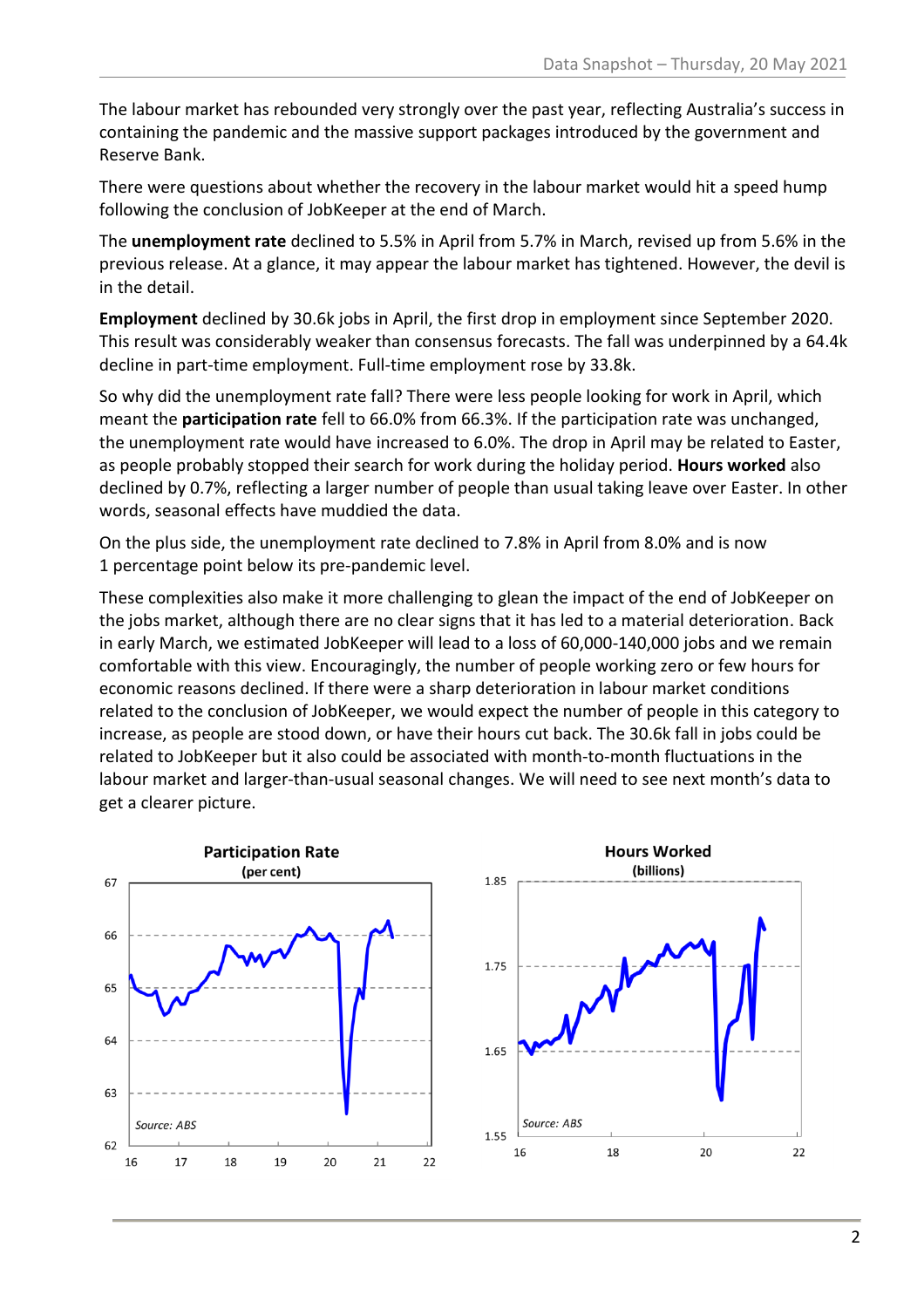#### **States and Territories**

The results were mixed across the states. The largest falls in employment were in NSW (34.3k). Queensland (12.5k) and WA (10.3k). Tasmania (3.4k) also recorded a decline. In contrast, employment was up in South Australia (17.4k), the ACT (4.7k), the Northern Territory (1.3k) and Victoria (1.1k). In year-ended terms, employment growth is strongest in Queensland (7.9%).

Changes in the unemployment rate also varied across states. Tasmania recorded the highest unemployment rate at 6.2% while the lowest was in the ACT at 3.4%.

#### **Outlook**

Today's data were clouded by seasonal effects. We will need to see more data to get a sharper picture of the impact of the end of JobKeeper, although so far it doesn't appear to have had a significant affect.

With leading indicators of employment still surging, we expect we will see more jobs in the coming months. The conclusion of JobKeeper will be, at most, a modest speed bump. We expect the unemployment rate will continue to trend down over the rest of the year. However, there is still a sizeable amount of spare capacity to be absorbed and so a significant pick up in wages growth remains some way off.

> **Matthew Bunny, Economist** Ph: 02-8254-0023